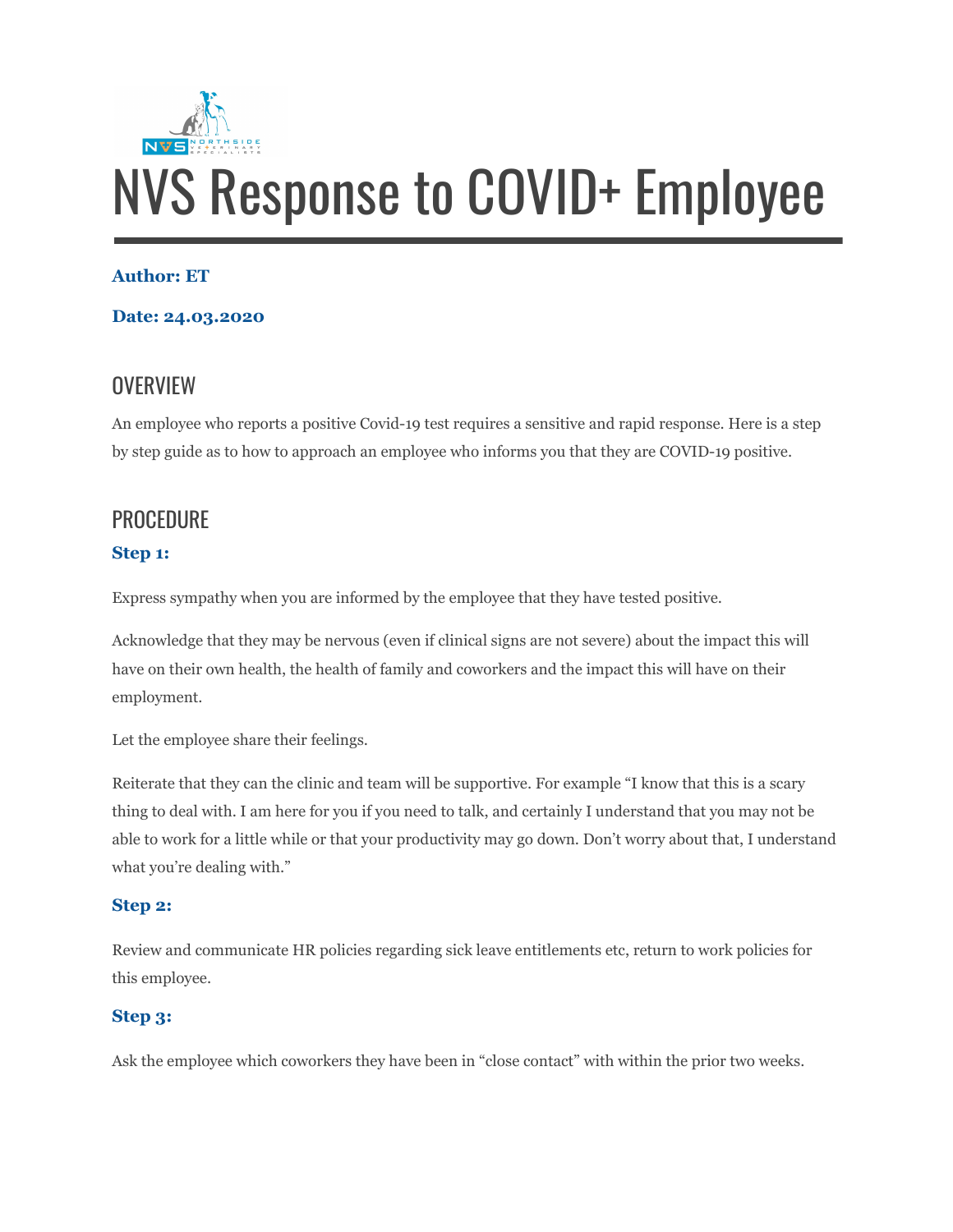"Close contact" = "a person that has been within six feet of the infected employee for a prolonged period of time).

Alert those who have been in close contact with the employee as soon as possible and direct them to their own doctors.

#### **Step 4:**

You should tell everyone who was possibly exposed at work to the positive employee without revealing that employee's identity. This can be done by phone, video or email.

"Someone in our workplace has tested positive for Covid-19, and they have identified you as a close contact person. We are here to support you. If you are at work, please prepare to leave as quickly as you can. Once you get home — or if you are already working from there — find a place to self-isolate, monitor yourself for any symptoms, and talk to your doctors. How can I support you in doing all this?"

#### **Step 5:**

Follow up any conversations with the sick employee and close contact employees by email. This is performed for two reasons

- 1. Given the stress involved in the situation, they may not have comprehended everything that was spoken about.
- 2. Documentation of the process for the business

#### **Step 6:**

Inform the business more broadly that someone has tested positive.

Respect the confidentiality of both the positive-tested employee and anyone in the close-contact group.

"The person tested positive on a certain date and is now self-isolating. The close contacts have been told and were asked to leave the workplace and self-isolate. If you were not already told you were a close contact, then you are not one. If you have questions about Covid-19 or your situation please call your doctor. The company is here to support everyone during this difficult time, and we all send our best wishes to the people affected."

#### **Step 7:**

A senior leader should check in on the affected employee(s).